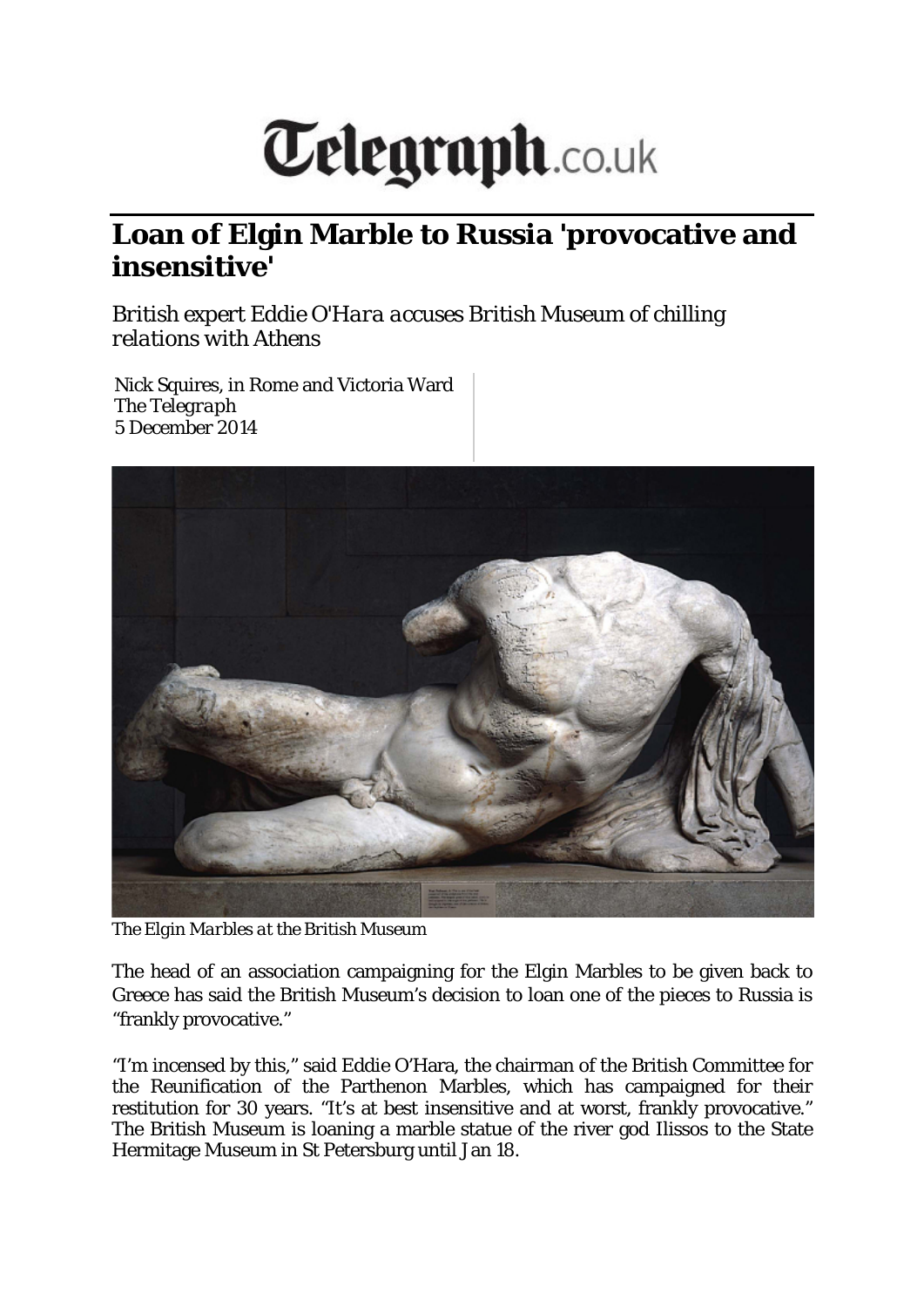It is the first time that the London museum has lent out one of the sculptures, which were taken from Athens by Lord Elgin, a British diplomat, at the start of the 19th century.

Greece has been demanding the return of the sculptures and friezes for decades, and has enlisted the help of a British legal team, led by Geoffrey Robertson QC and Amal Clooney, the new wife of George Clooney, to press its claim more forcefully.

They visited Athens in October, touring the Acropolis Museum and holding talks with the Greek government about initiating a possible legal fight.

"The British Museum says the loan to St Petersburg will help un-chill relations with Russia, but at the same time they are chilling relations with Athens," Mr O'Hara, a former Labour MP for Knowsley South in Merseyside, told The Telegraph. "I'm sure there are plenty of Russian artefacts in the British Museum that they could have leant to St Petersburg."

"The timing is very provocative. Last year Unesco asked the British government and the British Museum to submit the issue to mediation. They received no response. Last month Unesco asked them once again to respond. Again, there has been no response. Instead the British Museum has decided to loan one of the sculptures to the Russians. It's provocative and downright rude." The headless marble statue is one of a number of similar items that once decorated the Parthenon, the temple which crowns the Acropolis, the rugged, sheer-sided redoubt that looms over Athens.

The British Museum said it would be difficult to make a similar loan to the Acropolis Museum because the Greeks have always indicated that they would not be prepared to give the artefacts back.

The campaign to have the marbles given back to the Greeks would continue, said Mr O'Hara. "The artistic integrity of the Parthenon is compromised under the current situation," he said. "They should be seen in their proper setting."

The chairman of the Marbles Reunited campaign, Liberal Democrat MP Andrew George, said the trustees were wrong to snub the Greek request for the return of the sculptures and to lend them instead "to a country which has backed rebels who kill British citizens". "Neil MacGregor justifies his decision by claiming that these sculptures should be 'shared and enjoyed by as many people...as possible'. But these sculptures have not been 'shared and enjoyed' by the Greeks for over 200 years, since they were purloined in a dodgy deal by Lord Elgin during a period when Greece was occupied by the Ottomans," he said. "I sense that the British Museum's grip on the sculptures is weakening.

If Britain did the decent and gracious thing and returned the sculptures, the Greeks have made clear that they would willingly loan many other Greek artefacts and great works to Britain so that they could be 'shared and enjoyed by as many people...as possible'." Conversely, historian Dominic Selwood said he thought the loan of Ilissos to Russia was "marvellous" and proof that the marbles were world class artefacts that could be displayed and appreciated anywhere. "The British Museum exists to share